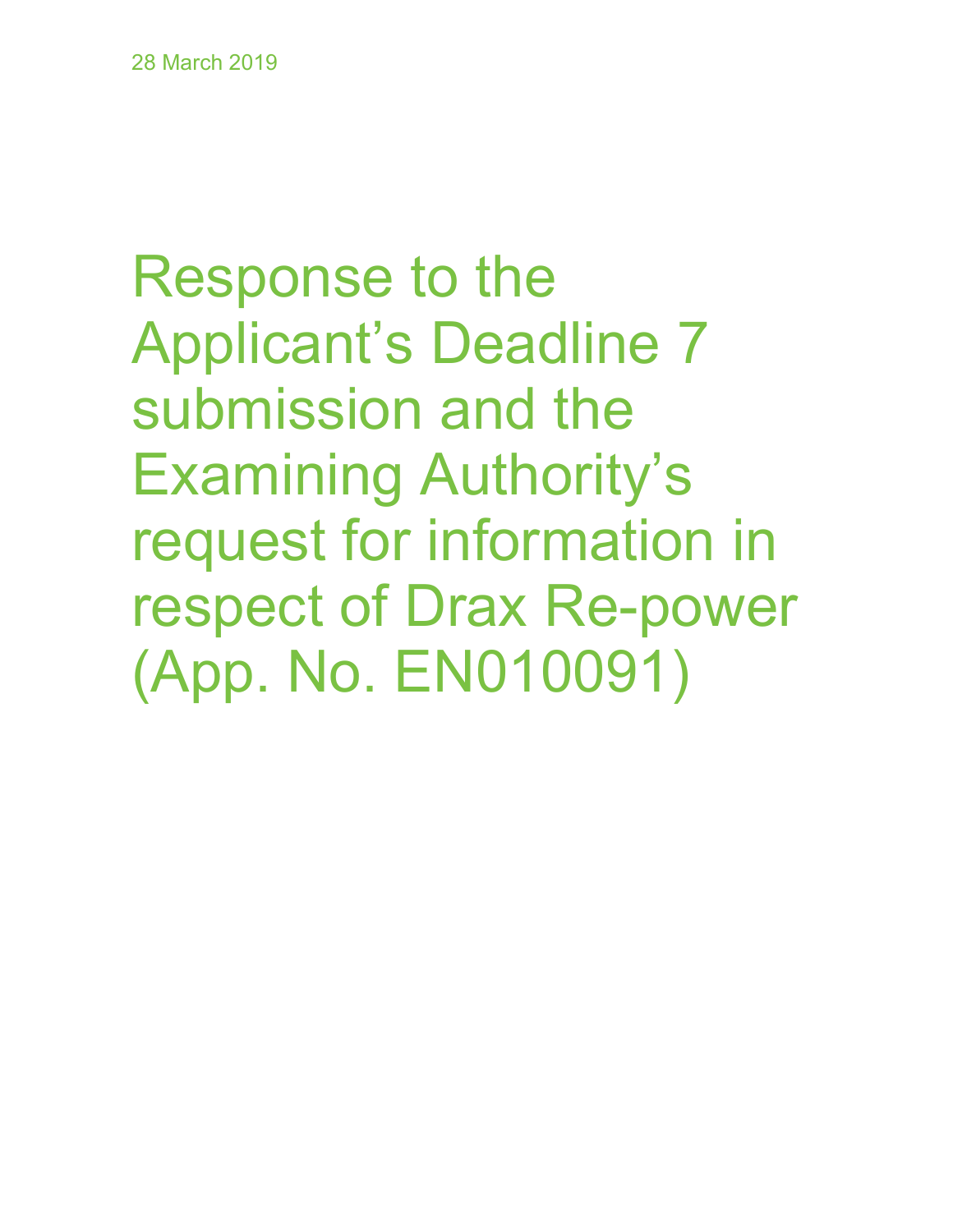

28 March 2019

1. This submission is made by ClientEarth<sup>1</sup> in response to (i) the Applicant's late Deadline 7 submission, and (ii) the Examining Authority's letter dated 14 March 2019 requesting further information from the Applicant regarding the consenting of Unit X only and inviting Interested Parties to provide responses.<sup>2</sup>

## 1 Response to the Applicant's Deadline 7 submission

- 2. The Applicant's responses to ClientEarth's Deadline 6 submission do not support the consenting of the Proposed Development:
	- a. The Applicant has failed to demonstrate a need for the Proposed Development applying the approach required by EN-1 or otherwise under s 104(7) of the Act:
		- i. The Applicant continues to advance an interpretation of the relevant paragraphs of EN-1 that (a) wrongly equates "types of infrastructure" with individual projects, and (b) requires a complex hybrid approach that has no basis in the NPS, with a project's contribution to need being both assumed and assessed.<sup>3</sup> In addition, the Applicant now suggests that the initial presumption in favour of consent under EN-1 demonstrates that the need for an individual project should be assumed.<sup>4</sup> Clearly, this does not

<sup>&</sup>lt;sup>1</sup> Interested Party reference: 20011838. ClientEarth is an environmental law charity with offices in London, Brussels, Berlin, Warsaw, Beijing and New York (registered in England and Wales, Charity Registration No. 1053988. Company Registration No. 2863827).

 $2$  Unless specified otherwise, abbreviations and defined terms used in this submission are the same as those used in ClientEarth's Written Representation of 8 November 2018, ClientEarth's Post-Hearing Submission of 13 December 2018, ClientEarth's Revised Baseline Scenario and Quantitative Climate Impact Assessment of 9 January 2019, and ClientEarth's Response to Written Question ANC 2.5 and the Applicant's Deadline 5 Submission of 30 January 2019.

<sup>3</sup> Applicant's Response to ClientEarth's Deadline 6 Submission, 27 February 2019, paras 1.14-1.21. See ClientEarth's Response to Written Question ANC 2.5 and the Applicant's Deadline 5 Submission, 30 January 2019, paras 10-15.

<sup>4</sup> Applicant's Response to ClientEarth's Deadline 6 Submission, 27 February 2019, paras 1.15-1.16.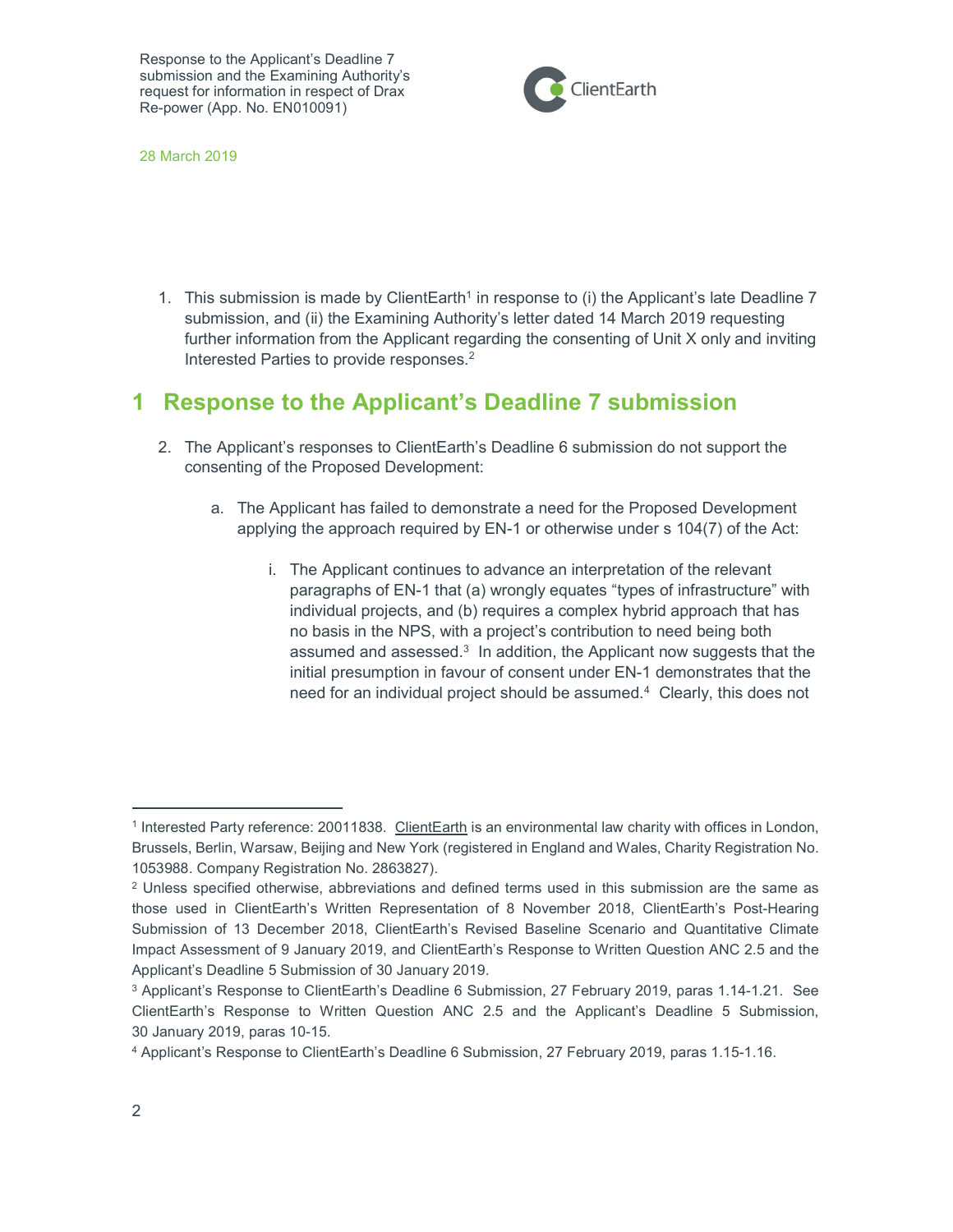

28 March 2019

follow and fails to give any meaningful content to paragraphs 3.1.4 and 3.2.3 of EN-1.<sup>5</sup>

- ii. The Applicant has not demonstrated the Proposed Development's "anticipated actual contribution" to need and continues simply to dismiss government projections as irrelevant in this context.<sup>6</sup> However, such projections are important evidence in assessing this core consideration under EN-1. In particular:
	- 1. Consenting the Proposed Development would bring the level of consented CCGT capacity to over three times the government's projections for new-build gas generation capacity (CCGT and OCGT) out to 2035.<sup>7</sup>
	- 2. This lack of need for new large-scale gas generation capacity is reinforced by projections from National Grid and the Committee on Climate Change, which envisage only a residual role for unabated gas generation by 2030 (of as little as 5% of total power generation).<sup>8</sup>
	- 3. The Applicant itself cites National Grid's projection of 24GW of total gas capacity in 2030 in support of its application, $9$  but it fails

<sup>&</sup>lt;sup>5</sup> ClientEarth's Response to Written Question ANC 2.5 and the Applicant's Deadline 5 Submission, 30 January 2019, paras 12-14.

<sup>6</sup> See, e.g., Applicant's Response to ClientEarth's Deadline 6 Submission, 27 February 2019, paras 1.18-1.19.

<sup>7</sup> ClientEarth's Written Representation, 8 November 2018, paras 22-25. See also ClientEarth's Post-Hearing Submission, 13 December 2018, paras 16-17.

<sup>&</sup>lt;sup>8</sup> ClientEarth's Response to Written Question ANC 2.5 and the Applicant's Deadline 5 Submission, 30 January 2019, paras 6-7.

<sup>&</sup>lt;sup>9</sup> Applicant's Response to ClientEarth's Deadline 6 Submission, 27 February 2019, para 1.58.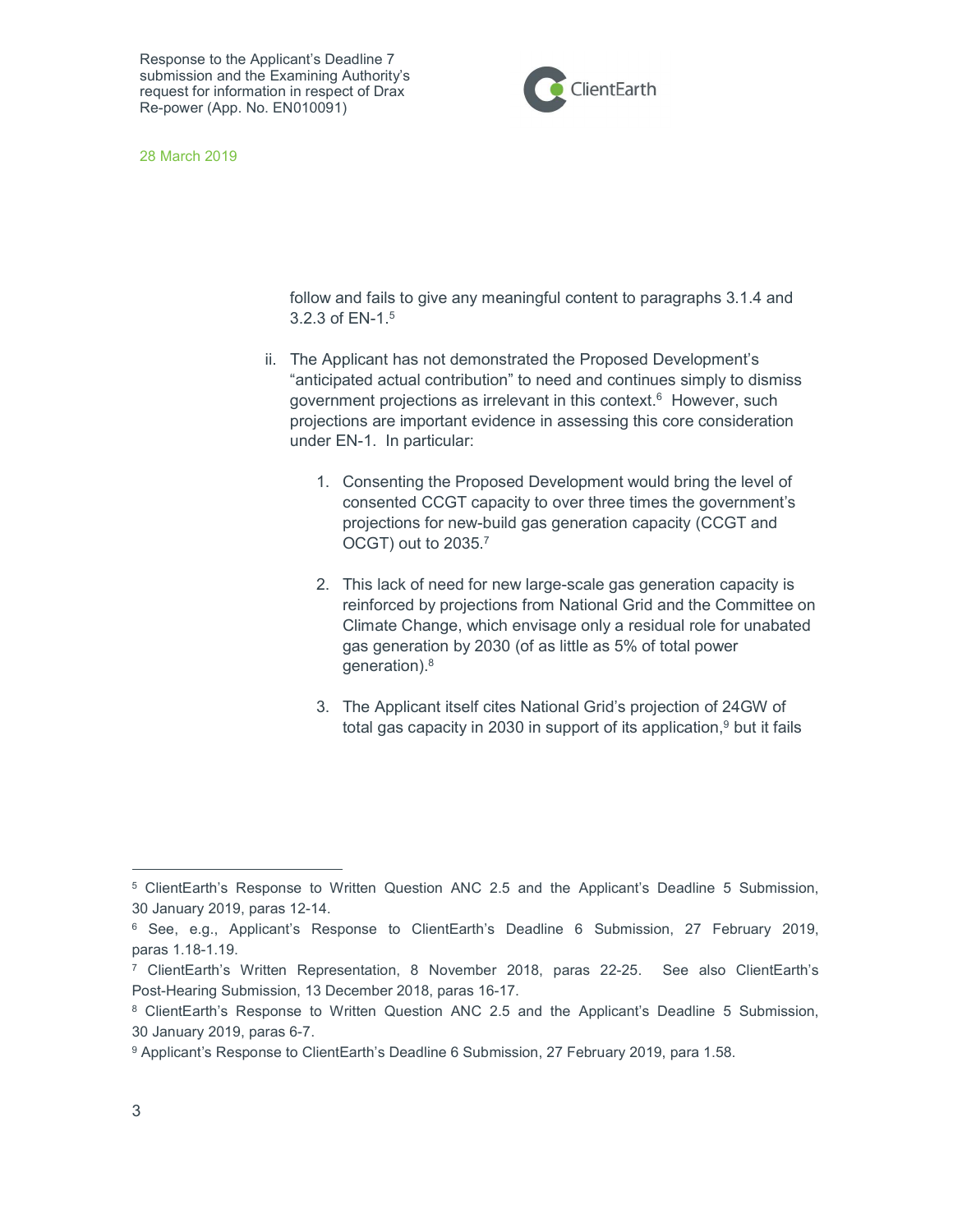

28 March 2019

to mention that this represents a significant fall in capacity against the current level of 38GW.<sup>10</sup>

- iii. Contrary to the Applicant's previous submissions, there is also no need for the Proposed Development due to local grid requirements. At ISH1 and in its Deadline 5 submission, the Applicant had suggested that there was such a need and that this was evidenced by National Grid's latest Ten Year Statement.<sup>11</sup> However, in its Deadline 7 submission the Applicant appears to have retreated from many of these misleading claims, including by accepting that Figure B7a.2 says nothing about the need for a given amount of capacity in the Drax area (or elsewhere), given that it addresses the future transmission network capability needed at that boundary. Specifically:
	- 1. Having suggested previously that National Grid's Ten Year Statement showed a future need for 16GW of conventional thermal capacity in the Drax area,<sup>12</sup> the Applicant now suggests that the Ten Year Statement only indicates power flows that would be "generated somewhere on the network" and that the relevant capacity could be "situated in different parts of the country".<sup>13</sup>
	- 2. The Applicant now speculates instead that the Proposed Development's location could make the transmission network more efficient.<sup>14</sup> However, this argument is difficult to follow given that the largest demand is in the southern transmission regions and

<sup>&</sup>lt;sup>10</sup> BEIS, Updated Energy and Emissions Projections, 2017, Annex L (total electricity generating capacity) (https://www.gov.uk/government/uploads/system/uploads/attachment\_data/file/666267/Annex-l-totalcapacity.xls).

<sup>11</sup> See Applicant's Note on the Substantial Weight to be Given to Need and Application of the Tests Under Section 104 of the Planning Act 2008, paras 3.33-3.37; Applicant's Written Summary of Oral Case Put at ISH1, paras 3.45-3.47.

<sup>12</sup> Applicant's Note on the Substantial Weight to be Given to Need and Application of the Tests Under Section 104 of the Planning Act 2008, paras 3.4 and 3.40; Applicant's Written Summary of Oral Case Put at ISH1, paras 3.30 and 3.61.

<sup>13</sup> Applicant's Response to ClientEarth's Deadline 6 Submission, 27 February 2019, paras 1.27 and 1.36.

<sup>14</sup> Applicant's Response to ClientEarth's Deadline 6 Submission, 27 February 2019, paras 1.37 and 1.43.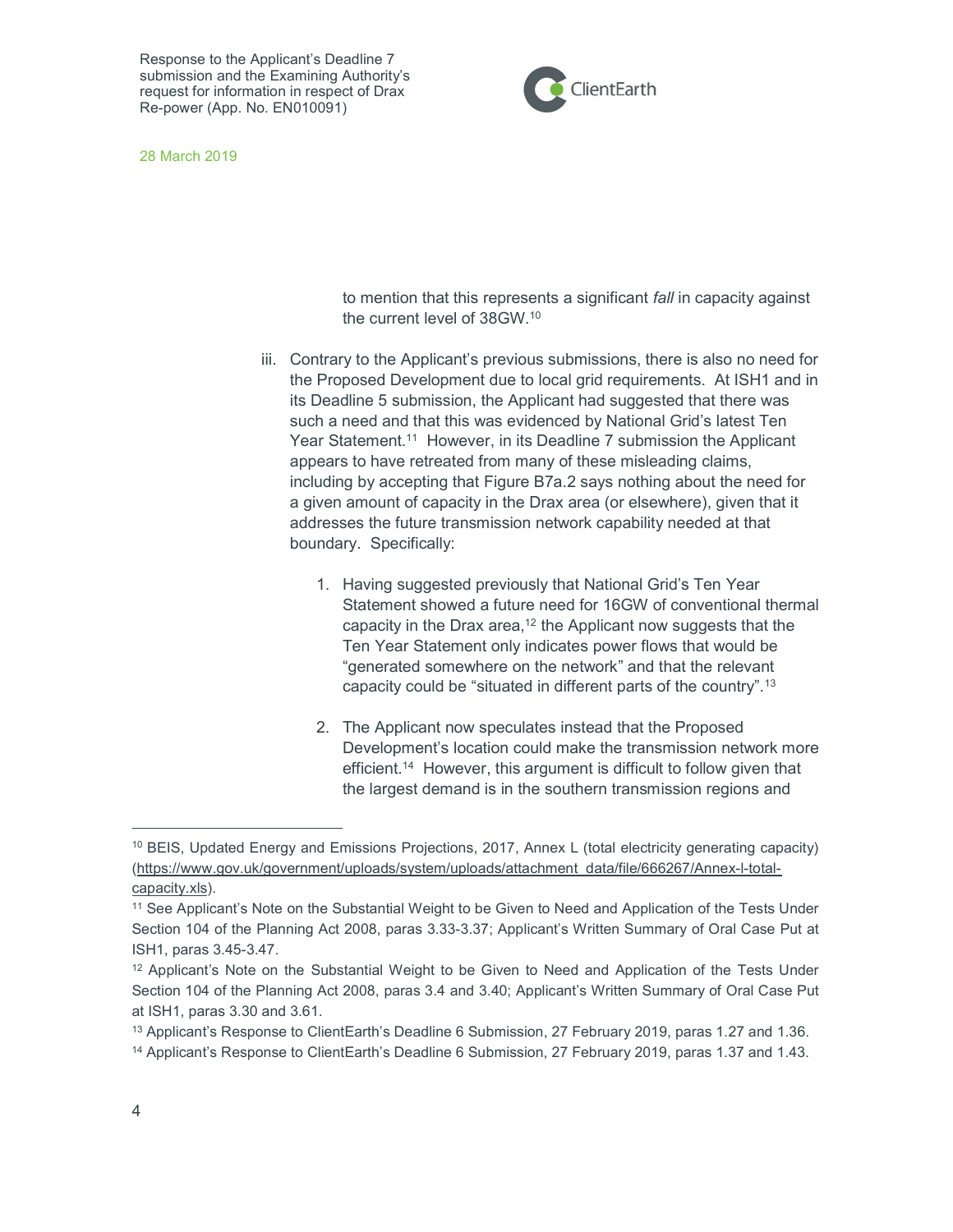

28 March 2019

that the North of England region already contains a high density of conventional thermal capacity.<sup>15</sup> Indeed, if anything, the Proposed Development would exacerbate existing local network restrictions resulting from the large amount of conventional thermal capacity in the area.<sup>16</sup>

- 3. It is equally unclear what the Applicant means when it states that "addressing" other boundaries' requirements such as those of Boundary 8 – the most relevant to the Proposed Development given the predominant north-south power flows – would require "a different project."<sup>17</sup>
- b. In terms of climate impacts, the Applicant has failed to demonstrate that the Proposed Development will not lock in substantial unnecessary emissions – a risk warned against in the strongest terms in EN-1.<sup>18</sup> Specifically:
	- i. The Proposed Development's climate impact needs to be understood in terms of whether the proposed capacity is consistent with the UK's decarbonisation commitments. As EN-1 states, fossil fuel power stations "must be constructed, and operate, in line with increasingly demanding climate goals."<sup>19</sup> The question is therefore whether the operation of the Proposed Development over its 25-year-plus operating life is consistent with the power sector scenarios in which the UK meets its emissions reduction commitments. However, the Applicant is yet to explain how the Proposed Development is consistent with such scenarios:

<sup>15</sup> ClientEarth's Response to Written Question ANC 2.5 and the Applicant's Deadline 5 Submission, 30 January 2019, para 20.

<sup>16</sup> ClientEarth's Response to Written Question ANC 2.5 and the Applicant's Deadline 5 Submission, 30 January 2019, para 24.

<sup>17</sup> Applicant's Response to ClientEarth's Deadline 6 Submission, 27 February 2019, para 1.44.

<sup>&</sup>lt;sup>18</sup> EN-1, para 3.3.16 ("A failure to decarbonise and diversify our energy sources now could result in the UK becoming locked into a system of high carbon generation, which would make it very difficult and expensive to meet our 2050 carbon reduction target. We cannot afford for this to happen."). 19 EN-1, para 3.6.1.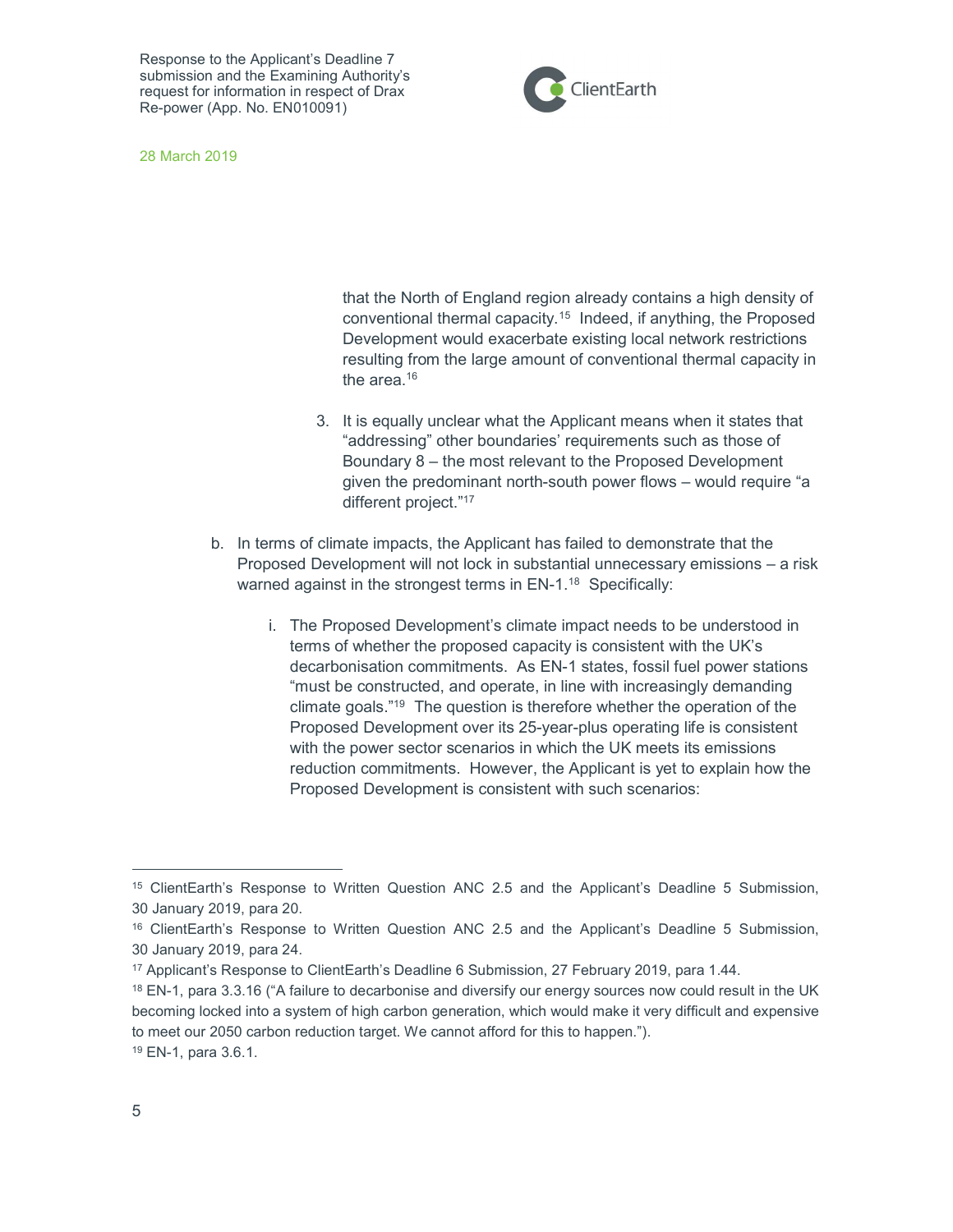



- 1. If the Proposed Development is operated to the extent apparently envisaged by the Applicant,<sup>20</sup> then it would – on its own – exceed the UK power sector's emissions allocation.<sup>21</sup> As mentioned above, unabated gas generation can only be a residual or back-up power source by 2030, i.e. shortly after the Proposed Development would become fully operational.<sup>22</sup> In its Deadline 7 submission, the Applicant states that "in reality" the Proposed Development will be used "significantly less" than the 100% load factor used in its Environmental Statement.<sup>23</sup> However, it fails to specify what load factor it does expect the Proposed Development to operate at, even approximately.
- 2. ClientEarth's climate impact assessment demonstrates the extent to which the Proposed Development would need to be constrained to be in step with the government's projections for power sector emissions, as depicted by the gap between the emissions intensities of the Proposed Development and the ClientEarth baseline in the below graph:<sup>24</sup>

 $20$  The Applicant's CCR Statement assumes a 75% load factor over the life of the Proposed Development (p. 16), and the Applicant's Environmental Statement assumes a load factor of 100% (Table 15-9), on the basis that it cannot exclude the possibility of the Proposed Development operating at full load (See Applicant's Written Summary of Oral Case at ISH1, para 3.80).

<sup>&</sup>lt;sup>21</sup> ClientEarth's Revised Baseline Scenario and Quantitative Climate Impact Assessment, 9 January 2019, para 7(e).

<sup>22</sup> ClientEarth's Response to Written Question ANC 2.5 and the Applicant's Deadline 5 Submission, 30 January 2019, paras 6-7; ClientEarth's Revised Baseline Scenario and Quantitative Climate Impact Assessment, 9 January 2019, paras 18-19.

<sup>&</sup>lt;sup>23</sup> Applicant's Response to ClientEarth's Deadline 6 Submission, 27 February 2019, para 1.57.

<sup>&</sup>lt;sup>24</sup> See ClientEarth's Revised Baseline Scenario and Quantitative Climate Impact Assessment, 9 January 2019, paras 13-15.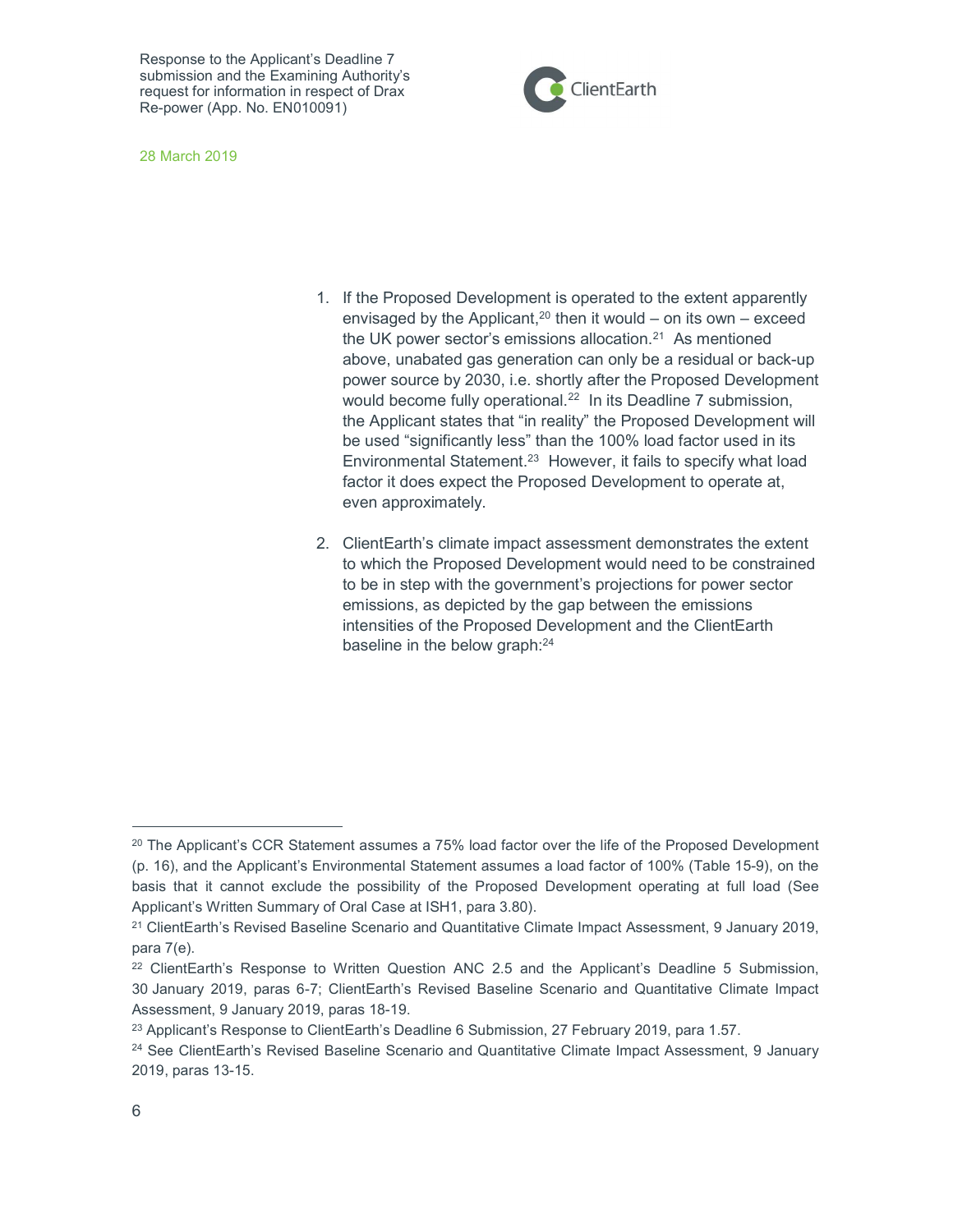

28 March 2019



- ii. The Applicant's approach to assessing the Proposed Development's climate impacts is also unlawful in view of the requirements under the EIA regulations. These include the obligation to assess the project against a baseline that (among other things) takes into account the likely evolution of circumstances over the project's operating life, including the extent to which the project would contribute to relevant greenhouse gas reduction targets.<sup>25</sup>
- iii. Even if the relevant comparator was as the Applicant suggests<sup>26</sup> the type of capacity the Proposed Development would likely displace at the time that it commences operation, the Applicant's analysis fails to take into

<sup>&</sup>lt;sup>25</sup> See ClientEarth's Revised Baseline Scenario and Quantitative Climate Impact Assessment, 9 January 2019, paras 3-12.

<sup>&</sup>lt;sup>26</sup> Applicant's Response to ClientEarth's Deadline 6 Submission, 27 February 2019, paras 1.33-1.34.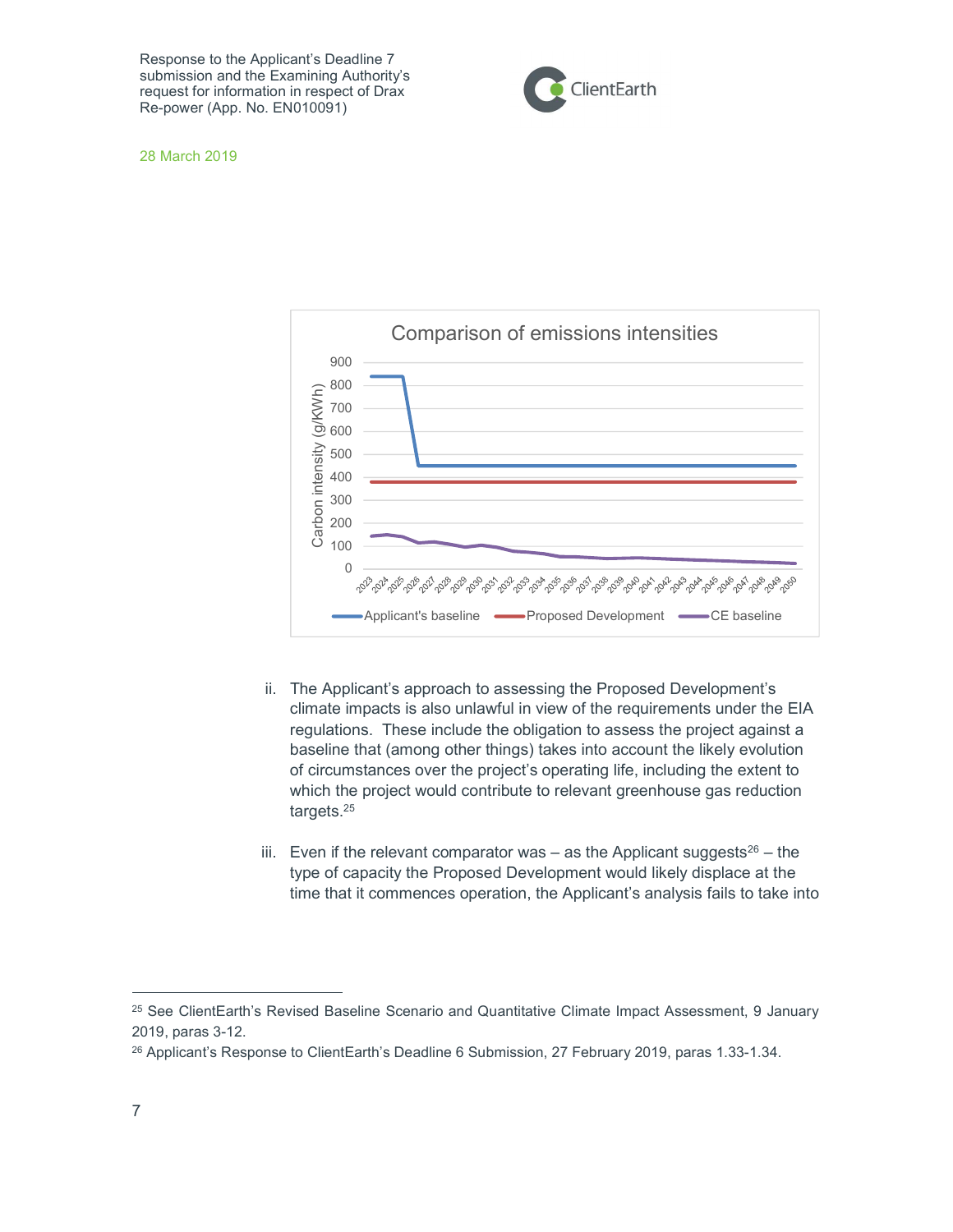

28 March 2019

account that other new CCGT capacity on the grid is likely to be equally or more efficient.<sup>27</sup>

- c. If the Proposed Development is built but not used to a significant extent, there is a substantial risk of it becoming a stranded asset and / or requiring public subsidy in respect of decommissioning costs.<sup>28</sup> The Applicant's reference to the provision that would be made in its accounts for decommissioning does not exclude these risks.<sup>29</sup> Leaving aside whether (once it is made) such provision is sufficient, simply making provision in a company's accounts clearly cannot exclude stranded asset risk generally or the more specific risk of failing to meet decommissioning costs. Indeed, if doing so did protect against such risks, then there would be no reason to require financial security in the numerous contexts that such security is routinely required by lenders and regulators.
- d. In respect of s 104(4) of the Planning Act 2008, the Applicant states that it is not clear how a decision made in accordance with EN-1 could breach the UK's international obligations. $30$  As explained previously, to comply with the UK's obligations under the Paris Agreement, EN-1 must be applied in a way that aims to meet the 1.5 degree / "well below" 2 degrees Paris temperature goal that EN-1 pre-dates. This would include placing increased weight on the need to decarbonise the power sector (should the Examining Authority or the SoS consider that the NPS does not already place maximum weight on this need). $31$
- e. In respect of s 104(7) of the Act, the Applicant continues to advance an interpretation that gives this section no meaningful content, simply replicating in

<sup>27</sup> ClientEarth's Revised Baseline Scenario and Quantitative Climate Impact Assessment, 9 January 2019, para 5, fn 10; ClientEarth's Response to Written Question ANC 2.5 and the Applicant's Deadline 5 Submission, 30 January 2019, para 39; ClientEarth's Written Representation, 8 November 2018, para 25. <sup>28</sup> ClientEarth's Written Representation, 8 November 2018, para 31; ClientEarth's Response to Written Question ANC 2.5 and the Applicant's Deadline 5 Submission, 30 January 2019, paras 37-39; ClientEarth's Post-Hearing Submission, 13 December 2018, para 53.

 $29$  Applicant's Response to ClientEarth's Deadline 6 Submission, 27 February 2019, para 1.65.

<sup>30</sup> Applicant's Response to ClientEarth's Deadline 6 Submission, 27 February 2019, para 1.68.

<sup>31</sup> See ClientEarth's Post-Hearing Submission, 13 December 2018, para 20; ClientEarth's Written Representation, 8 November 2018, para 19.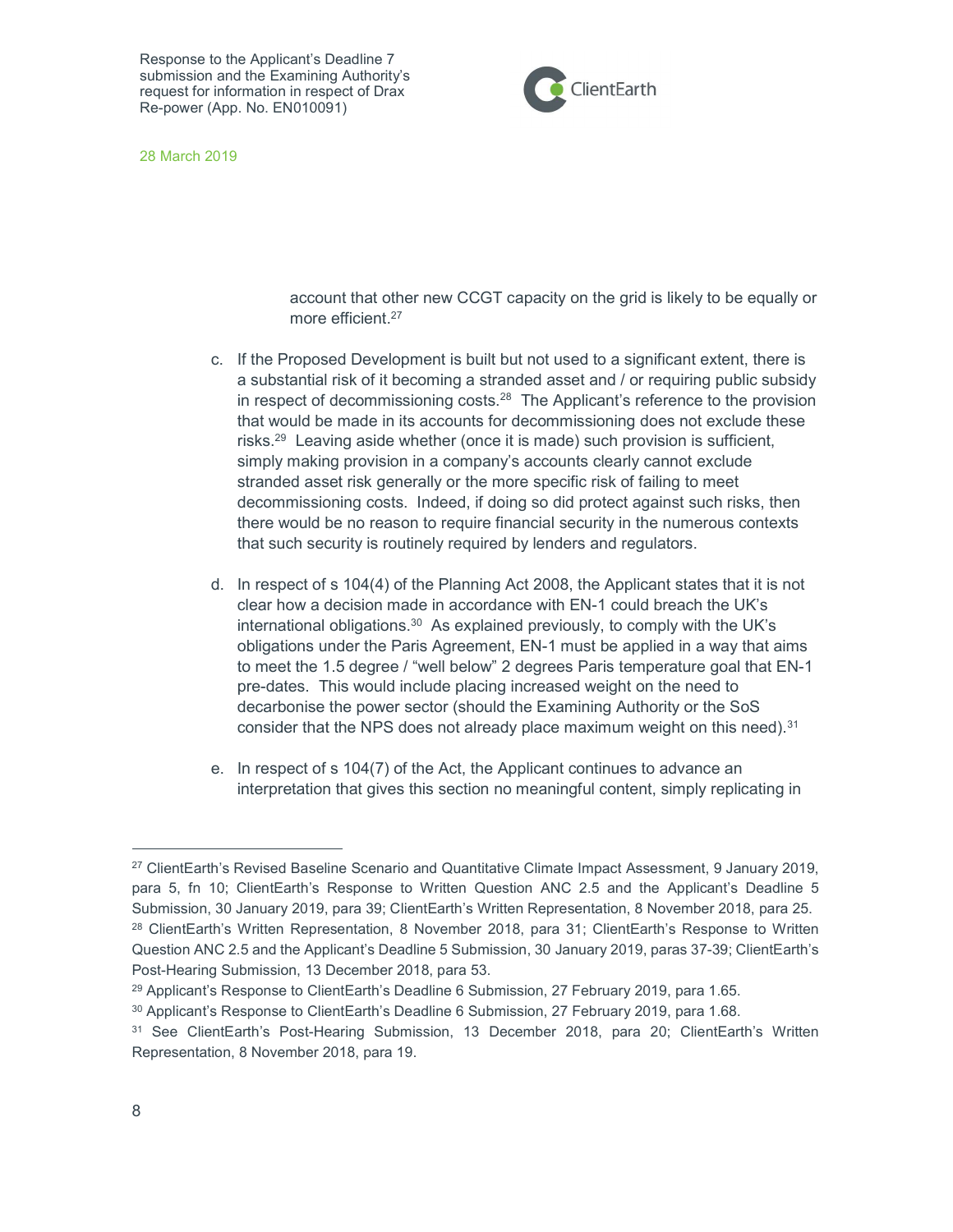

28 March 2019

its entirety the decision-making framework under EN-1 (or indeed any other applicable NPS).<sup>32</sup> However:

- i. As explained in ClientEarth's Post-Hearing Submission in respect of ISH1, by allowing presumptions, assumptions and other decision rules to override the general balancing exercise required by s 104(7) would be to make the exception entirely circular and redundant. It would also insert qualifications into the section that do not exist and remove its function of guarding against decisions that are not expected to provide net overall benefits to the public.<sup>33</sup> Accordingly, such an approach was rejected in the *Thames Tideway* judgments.<sup>34</sup>
- ii. The application of NPS decision rules to the balancing exercise under s 104(7) may have little or no effect in practice – as here where there is no need for the Proposed Development and it has major adverse impacts. However, that would not be the case if, as the Applicant argues, EN-1 were to be interpreted to require that the need for any given project be assumed or that the Proposed Development's climate impacts be given only "limited weight".<sup>35</sup>
- f. In summary, consent for the Proposed Development should be refused under both EN-1 and s 104(7), given (among other things) the clear lack of need for the Proposed Development and its substantial adverse climate impact and stranded asset risk.

<sup>&</sup>lt;sup>32</sup> Applicant's Response to ClientEarth's Deadline 6 Submission, 27 February 2019, paras 1.69-1.70.

<sup>33</sup> ClientEarth's Response to Written Question ANC 2.5 and the Applicant's Deadline 5 Submission, 30 January 2019, paras 43-45; ClientEarth's Post-Hearing Submission, 13 December 2018, para 20; ClientEarth's Written Representation, 8 November 2018, paras 47-48.

<sup>34</sup> ClientEarth's Post-Hearing Submission, 13 December 2018, para 20; ClientEarth's Written Representation, 8 November 2018, paras 44-45; see also ClientEarth's Response to Written Question ANC 2.5 and the Applicant's Deadline 5 Submission, 30 January 2019, paras 42-45.

<sup>35</sup> See ClientEarth's Response to Written Question ANC 2.5 and the Applicant's Deadline 5 Submission, 30 January 2019, para 45.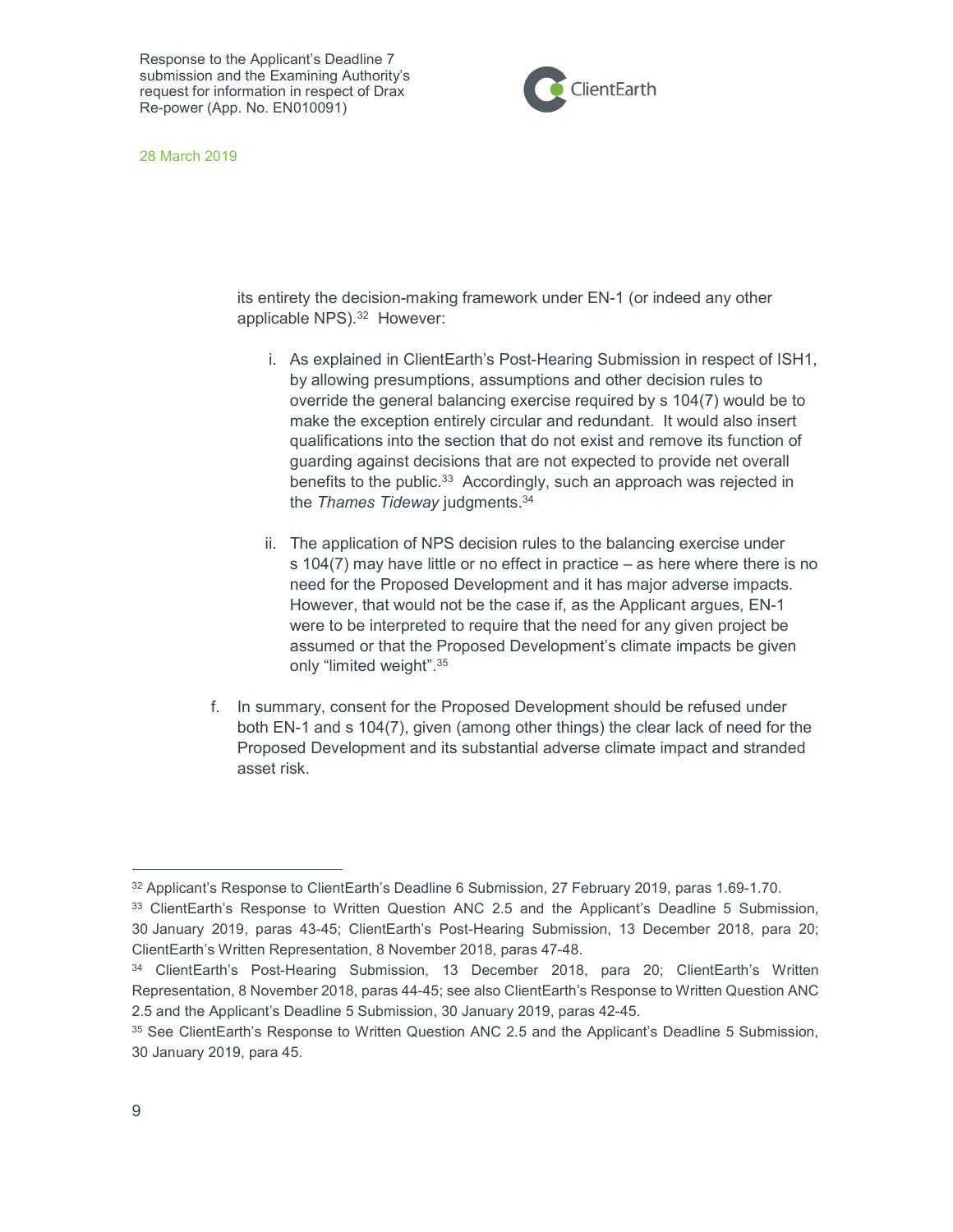

28 March 2019

g. Alternatively, CCS would be a reasonable condition to impose on the consent to help avoid the Proposed Development's adverse impacts.<sup>36</sup> This is reinforced by the large amount of unbuilt CCGT capacity with development consent that would be able to meet any need for generation capacity in the period while viable CCS solutions are tested and developed.<sup>37</sup> We discuss below the implications of consenting only part of the proposed capacity (i.e. only Unit X).

## 2 Consenting Unit X only

- 3. ClientEarth makes the following observations regarding the option of granting consent for Unit X alone:
	- a. Consenting only part of the proposed capacity  $-$  i.e. Unit X only  $-$  would be preferable to consenting the full proposed capacity, as doing so would reduce the scale of the project's potential climate impact and stranded asset risk. It is also the case that the existing coal units are running at diminishingly low levels and are expected to be decommissioned ahead of the coal phase-out.
	- b. However, it is not clear that even this reduced scale is consistent with (i) the level of anticipated need for new unabated gas generation in light of the already consented capacity, and (ii) power sector scenarios that comply with the UK's emissions reduction commitments. The construction of Unit X alone would also result in a significant increase in generating capacity – of 35% – against Unit 5 and 6's total capacity.
	- c. In its letter, the Examining Authority refers to the Applicant's response to Written Question ANC 1.12. We note that the calculations provided by the Applicant in its response in respect of Scenario 3 (i.e. Unit X and one of Unit 5 or 6 operating) are not accurate or reliable:
		- i. The baseline used is a "snapshot" assessment against on-site generation alone when a dynamic grid-wide comparator should be used, particularly

<sup>36</sup> See ClientEarth's Response to Written Question ANC 2.5 and the Applicant's Deadline 5 Submission, 30 January 2019, paras 32-36; ClientEarth's Post-Hearing Submission, 13 December 2018, paras 37-41; ClientEarth's Written Representation, 8 November 2018, paras 51-52.

<sup>37</sup> ClientEarth's Written Representation, 8 November 2018, para 25.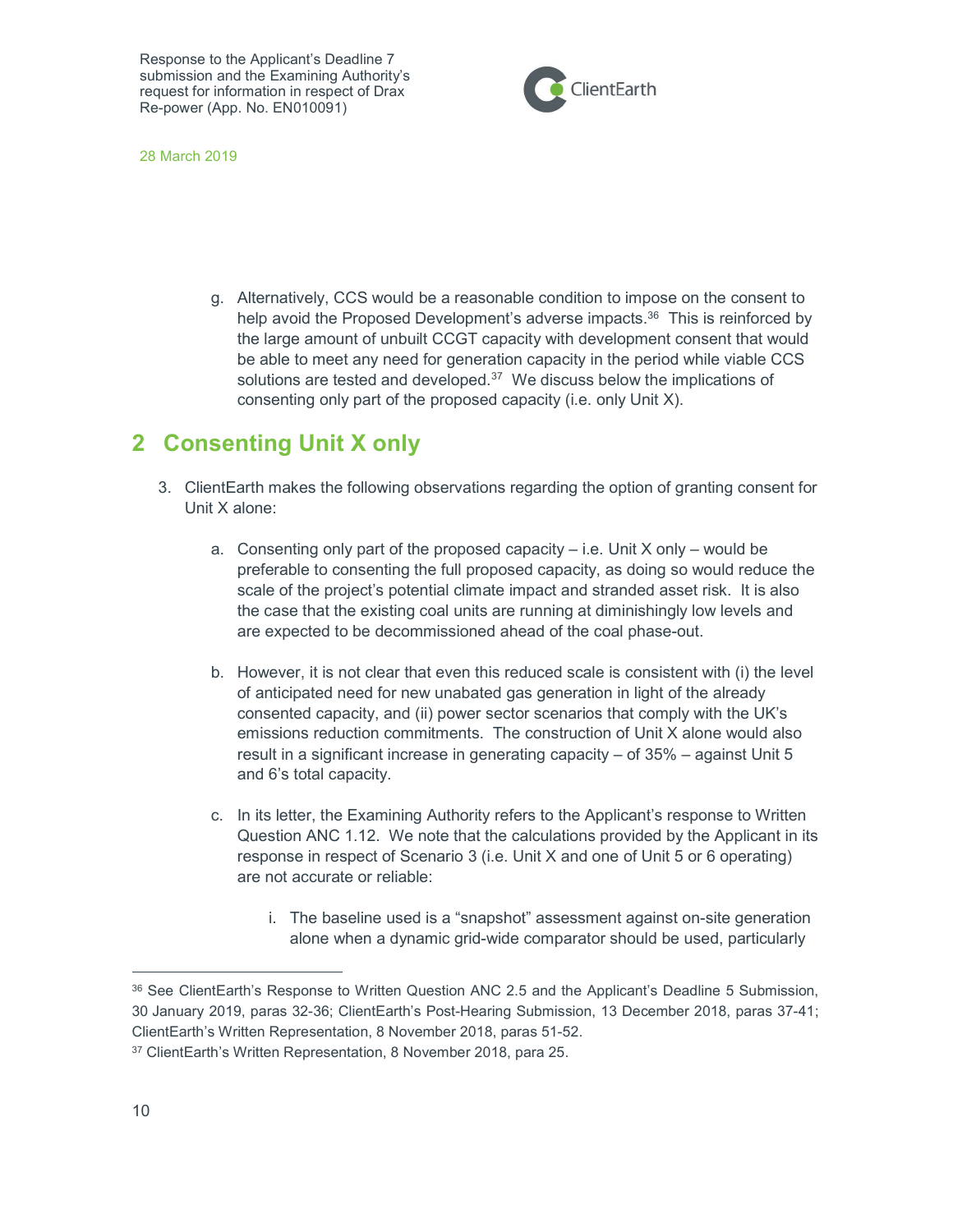

28 March 2019

given that Unit X alone would be capable of supplying additional generation to that produced by the existing capacity.<sup>38</sup>

ii. The Applicant incorrectly assumes – both in its baseline and in Scenario 3 – that Unit 5 or 6 will continue operating after the coal phase-out. Among other things, this is not consistent with the Applicant's public statements that it will end its coal-fired generation by 2025 at the latest.<sup>39</sup> As Drax's recent annual report recognises, both units already operate at low load factors,<sup>40</sup> and the units will in all likelihood be decommissioned when the coal phase-out is introduced in 2025, if not well in advance of that date.<sup>41</sup> Indeed, another UK coal power station – Cottam – recently confirmed that it will close in September 2019.<sup>42</sup>

<sup>38</sup> See ClientEarth's Revised Baseline Scenario and Quantitative Climate Impact Assessment, 9 January 2019, paras 7-9.

<sup>&</sup>lt;sup>39</sup> https://www.drax.com/press\_release/uks-biggest-power-station-signs-powering-past-coal-alliance/ ("Will Gardiner, Drax Group CEO, said: … The government made it very clear earlier this year that it wants the UK's power sector to be coal free in 2025 – and we will achieve that, and possibly even beat it. We're exploring options for repowering our remaining coal units to use sustainable biomass and gas which we believe could help us to become coal free even earlier than the 2025 deadline.").

<sup>40</sup> See Drax Group plc, Annual report and accounts 2018 (https://www.drax.com/wpcontent/uploads/2019/03/Drax-Annual-report-accounts-2018.pdf), p. 7 ("… the market for coal generation was challenging and our two remaining units increasingly focus on short-term power market opportunities, rather than baseload power generation.").

<sup>41</sup> See ClientEarth's Written Representation, 8 November 2018, para 35(a); ClientEarth's Post-Hearing Submission, 13 December 2018, paras 22-25.

<sup>42</sup> See https://www.theguardian.com/environment/2019/feb/07/coal-power-station-cottam-to-close-afterhalf-a-century ("One of the UK's last seven coal power stations will close this year after half a century of generating electricity, as the polluting fuel continues its rapid decline in the energy mix. … The power station was no longer economically viable, the company said … Just seven years ago, coal was a cornerstone of the energy system, providing more than 40% of electricity, but a series of closures in the face of poor economics have led to it tumbling to 5% last year. The most recent plant to shut was Eggborough in Yorkshire last year." See also https://www.msn.com/en-gb/news/environment/british-carbon-footprintshrinks-to-smallest-since-1859/ar-BBOu1R2 ("Coal is yesterday's fuel," said Claire Perry, the minister for energy and clean growth. "We're proud to be leading the world when it comes to getting rid of it, well ahead of our 2025 target.").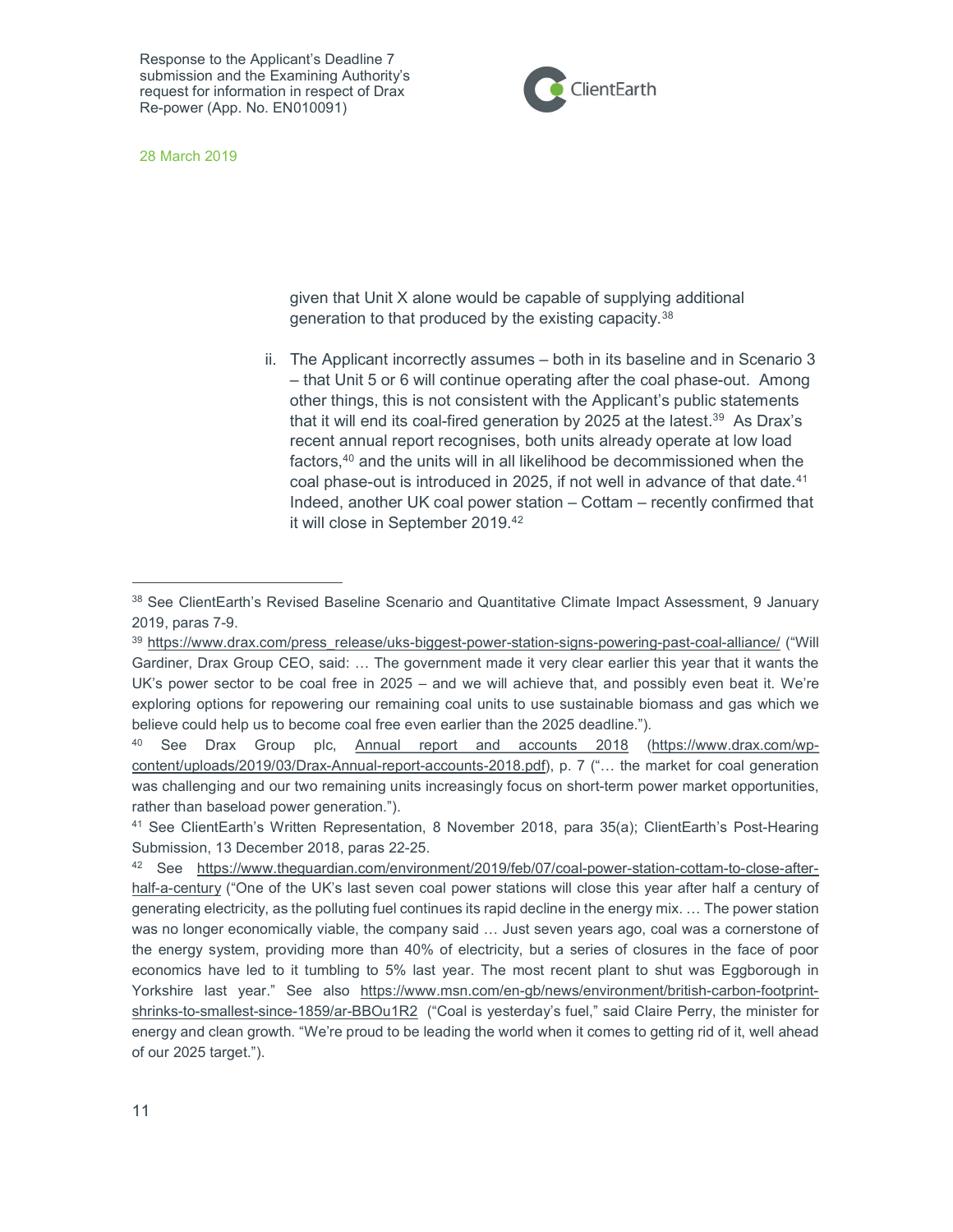

28 March 2019

iii. Finally, the calculations do not use an abated emissions intensity figure for Unit 5 / 6 as requested by the Examining Authority and stated in the accompanying text:

> Scenario 3 includes the construction of one gas-powered Unit X (only) with one coal powered unit retained, albeit after 2025 the emissions for this are abated to the government's proposed limit of 450 gCO2e/kWh.<sup>43</sup>

The 503gCO2e/kWh emissions intensity figure included in the Applicant's Table 2-15 would instead appear to be a weighted average of 380gCO2e/kWh (Unit X) and 840gCO2e/kWh (unabated Unit 5 / 6). Using the abated emissions intensity of 450gCO2e/kWh for Unit 5 / 6 would give an overall emissions intensity of approximately 399gCO2e/kWh for Scenario 3.

<sup>43</sup> Applicant's Response to the Examining Authority's Written Questions, 6 November 2018, para 2.1.60.